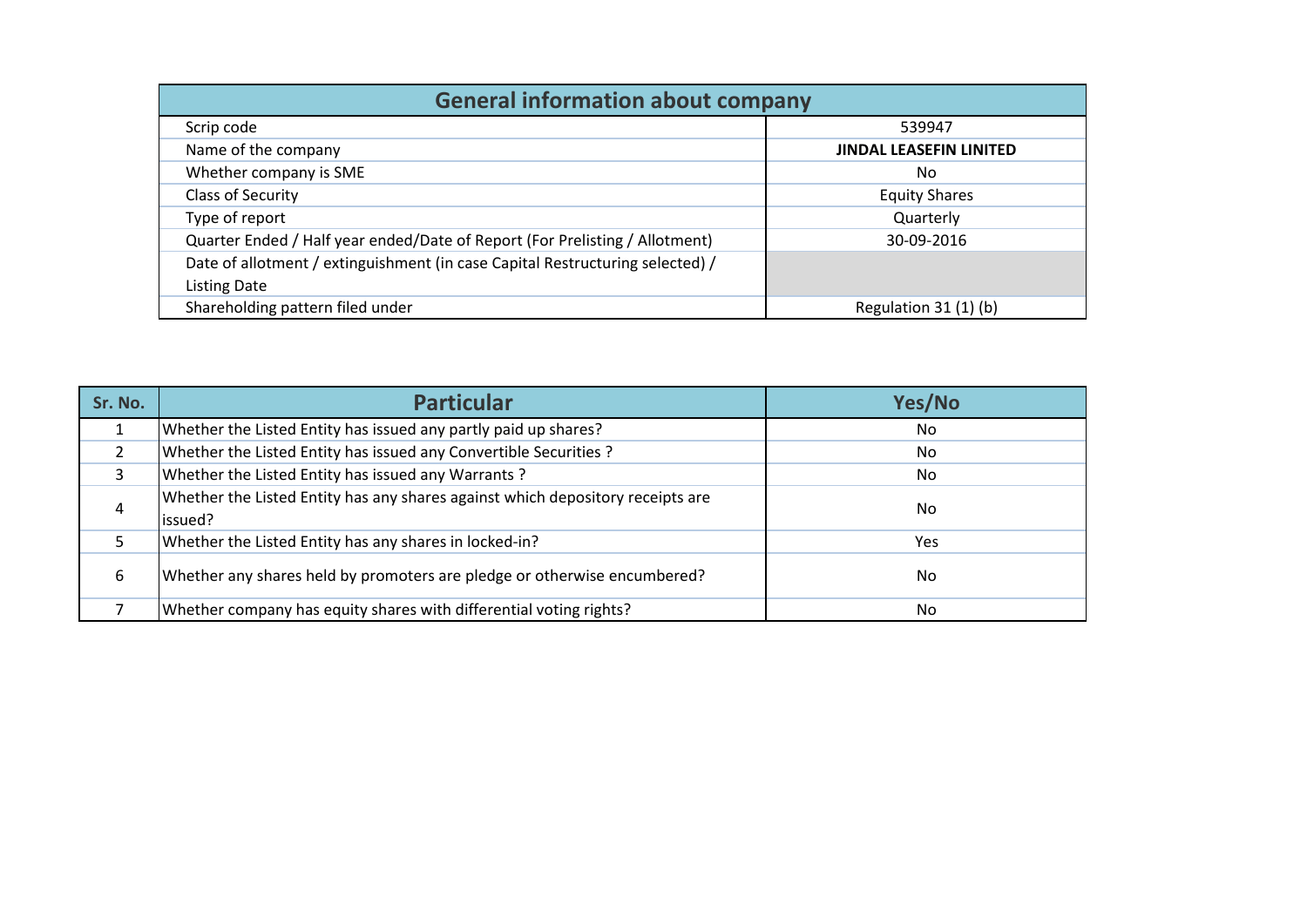|                  |                                                                                      |             |              |                      |                      | Number of Voting Rights held in each class of securities(IX) |           |          |               | Shareholding, as a %                                                                                                           | Number of Locked<br>in shares |           | Number     |
|------------------|--------------------------------------------------------------------------------------|-------------|--------------|----------------------|----------------------|--------------------------------------------------------------|-----------|----------|---------------|--------------------------------------------------------------------------------------------------------------------------------|-------------------------------|-----------|------------|
|                  | Category & Name                                                                      |             | No. of fully | Total nos.<br>shares | Shareholding as a %  | No of Voting (XIV) Rights                                    |           |          |               | assuming full                                                                                                                  |                               |           |            |
|                  |                                                                                      | Nos. Of     |              |                      | of total no. of      |                                                              |           | Total as | conversion of |                                                                                                                                |                               | of equity |            |
|                  | of the                                                                               | shareholder | paid up      | held                 | shares (calculated   |                                                              | <b>CI</b> |          | a % of        | convertible securities (                                                                                                       |                               | As a %    | shares     |
| Sr.              | Shareholders                                                                         | $\mathsf S$ | equity       | $(VII) =$            | as per SCRR, 1957)   | Class                                                        | as        |          | Total         | as a percentage of                                                                                                             | No.                           | of total  | held in    |
|                  |                                                                                      | (III)       | shares held  | $(IV)+(V)+$          | (VIII)               | eg:                                                          | S         | Total    |               | diluted share capital)                                                                                                         |                               | Shares    | demateria  |
|                  | (1)                                                                                  |             | (IV)         |                      |                      | X                                                            | eg        |          | Voting        |                                                                                                                                | (a)                           | held      | lized form |
|                  |                                                                                      |             |              | (VI)                 | As a % of $(A+B+C2)$ |                                                              | :y        |          | rights        | $(XI) = (VII)+(X)$                                                                                                             |                               | (b)       | (XIV)      |
|                  |                                                                                      |             |              |                      |                      |                                                              |           |          |               | As a % of $(A+B+C2)$                                                                                                           |                               |           |            |
| $\mathbf{A}$     | Table II - Statement showing shareholding pattern of the Promoter and Promoter Group |             |              |                      |                      |                                                              |           |          |               |                                                                                                                                |                               |           |            |
| (1)              | Indian                                                                               |             |              |                      |                      |                                                              |           |          |               |                                                                                                                                |                               |           |            |
| (a)              | Individuals/Hindu undivided Family                                                   |             | 878805       | 878805               | 29.21                | 878805.00                                                    |           | 878805   | 29.21         | 29.21                                                                                                                          | 878805                        | 100.00    | 878804     |
| (b)              | Central Government/ State Government(s)                                              |             |              |                      |                      |                                                              |           |          |               |                                                                                                                                |                               |           |            |
| (c)              | <b>Financial Institutions/Banks</b>                                                  |             |              |                      |                      |                                                              |           |          |               |                                                                                                                                |                               |           |            |
| (d)              | <b>Any Other (specify)</b>                                                           |             | 1377695      | 1377695              | 45.79                | 1377695.00                                                   |           | 1377695  | 45.79         | 45.79                                                                                                                          | 1377695                       | 100.00    | 569699     |
|                  | Sub-Total (A)(1)                                                                     |             | 2256500      | 2256500              | 74.99                | 2256500.00                                                   |           | 2256500  | 74.99         | 74.99                                                                                                                          | 2256500                       | 100.00    | 1448503    |
| (2)              | <b>Foreign</b>                                                                       |             |              |                      |                      |                                                              |           |          |               |                                                                                                                                |                               |           |            |
| (a)              | Individuals (NonResident Individuals/Foreign                                         |             |              |                      |                      |                                                              |           |          |               |                                                                                                                                |                               |           |            |
|                  | Individuals)                                                                         |             |              |                      |                      |                                                              |           |          |               |                                                                                                                                |                               |           |            |
| (b)              | Government                                                                           |             |              |                      |                      |                                                              |           |          |               |                                                                                                                                |                               |           |            |
| (c)              | <b>Institutions</b>                                                                  |             |              |                      |                      |                                                              |           |          |               |                                                                                                                                |                               |           |            |
| (d)              | <b>Foreign Portfolio Investor</b>                                                    |             |              |                      |                      |                                                              |           |          |               |                                                                                                                                |                               |           |            |
| (e)              | Any Other (specify)                                                                  |             |              |                      |                      |                                                              |           |          |               |                                                                                                                                |                               |           |            |
|                  | Sub-Total (A)(2)                                                                     |             |              |                      |                      |                                                              |           |          |               |                                                                                                                                |                               |           |            |
|                  | <b>Total Shareholding of Promoter and Promoter Group</b>                             |             | 2256500      | 2256500              | 74.99                | 2256500.00                                                   |           | 2256500  | 74.99         | 74.99                                                                                                                          | 2256500                       | 100.00    | 1448503    |
|                  | Details of Shares which remain unclaimed for Promoter & Promoter Group               |             |              |                      |                      |                                                              |           |          |               |                                                                                                                                |                               |           |            |
| B                | Table III - Statement showing shareholding pattern                                   |             |              |                      |                      |                                                              |           |          |               | Note: Kindly show details of shareholders having more than one percentage of total no of shares. Please refer software manual. |                               |           |            |
|                  | of the Public shareholder                                                            |             |              |                      |                      |                                                              |           |          |               |                                                                                                                                |                               |           |            |
| (1)              | <b>Institutions</b>                                                                  |             |              |                      |                      |                                                              |           |          |               |                                                                                                                                |                               |           |            |
| (a)              | <b>Mutual Funds</b>                                                                  |             |              |                      |                      |                                                              |           |          |               |                                                                                                                                |                               |           |            |
| (b)              | <b>Venture Capital Funds</b>                                                         |             |              |                      |                      |                                                              |           |          |               |                                                                                                                                |                               |           |            |
| (c)              | <b>Alternate Investment Funds</b>                                                    |             |              |                      |                      |                                                              |           |          |               |                                                                                                                                |                               |           |            |
| (d)              | <b>Foreign Venture Capital Investors</b>                                             |             |              |                      |                      |                                                              |           |          |               |                                                                                                                                |                               |           |            |
| (e)              | <b>Foreign Portfolio Investors</b>                                                   |             |              |                      |                      |                                                              |           |          |               |                                                                                                                                |                               |           |            |
| (f)              | <b>Financial Institutions/Banks</b>                                                  |             |              |                      |                      |                                                              |           |          |               |                                                                                                                                |                               |           |            |
| (g)              | <b>Insurance Companies</b>                                                           |             |              |                      |                      |                                                              |           |          |               |                                                                                                                                |                               |           |            |
| (h)              | <b>Provident Funds/ Pension Funds</b>                                                |             |              |                      |                      |                                                              |           |          |               |                                                                                                                                |                               |           |            |
| (i)              | Any Other (specify)                                                                  |             |              |                      |                      |                                                              |           |          |               |                                                                                                                                |                               |           |            |
|                  | Sub-Total (B)(1)                                                                     |             |              |                      |                      |                                                              |           |          |               |                                                                                                                                |                               |           |            |
|                  | Central Government/ State Government(s)/ President                                   |             |              |                      |                      |                                                              |           |          |               |                                                                                                                                |                               |           |            |
| (2)              | of India                                                                             |             |              |                      |                      |                                                              |           |          |               |                                                                                                                                |                               |           |            |
| Sub-Total (B)(2) |                                                                                      |             |              |                      |                      |                                                              |           |          |               |                                                                                                                                |                               |           |            |
| (3)              | <b>Non-institutions</b>                                                              |             |              |                      |                      |                                                              |           |          |               |                                                                                                                                |                               |           |            |
|                  | Individuals -                                                                        |             |              |                      |                      |                                                              |           |          |               |                                                                                                                                |                               |           |            |
|                  | i.Individual shareholders holding nominal share capital                              |             |              |                      |                      |                                                              |           |          |               |                                                                                                                                |                               |           |            |
| (a(i))           | up to Rs. 2 lakhs.                                                                   | 2287        | 684900       | 684900               | 22.76                | 684900                                                       |           | 684900   | 22.76         | 22.76                                                                                                                          | 0.00                          | 0.00      | 14500      |